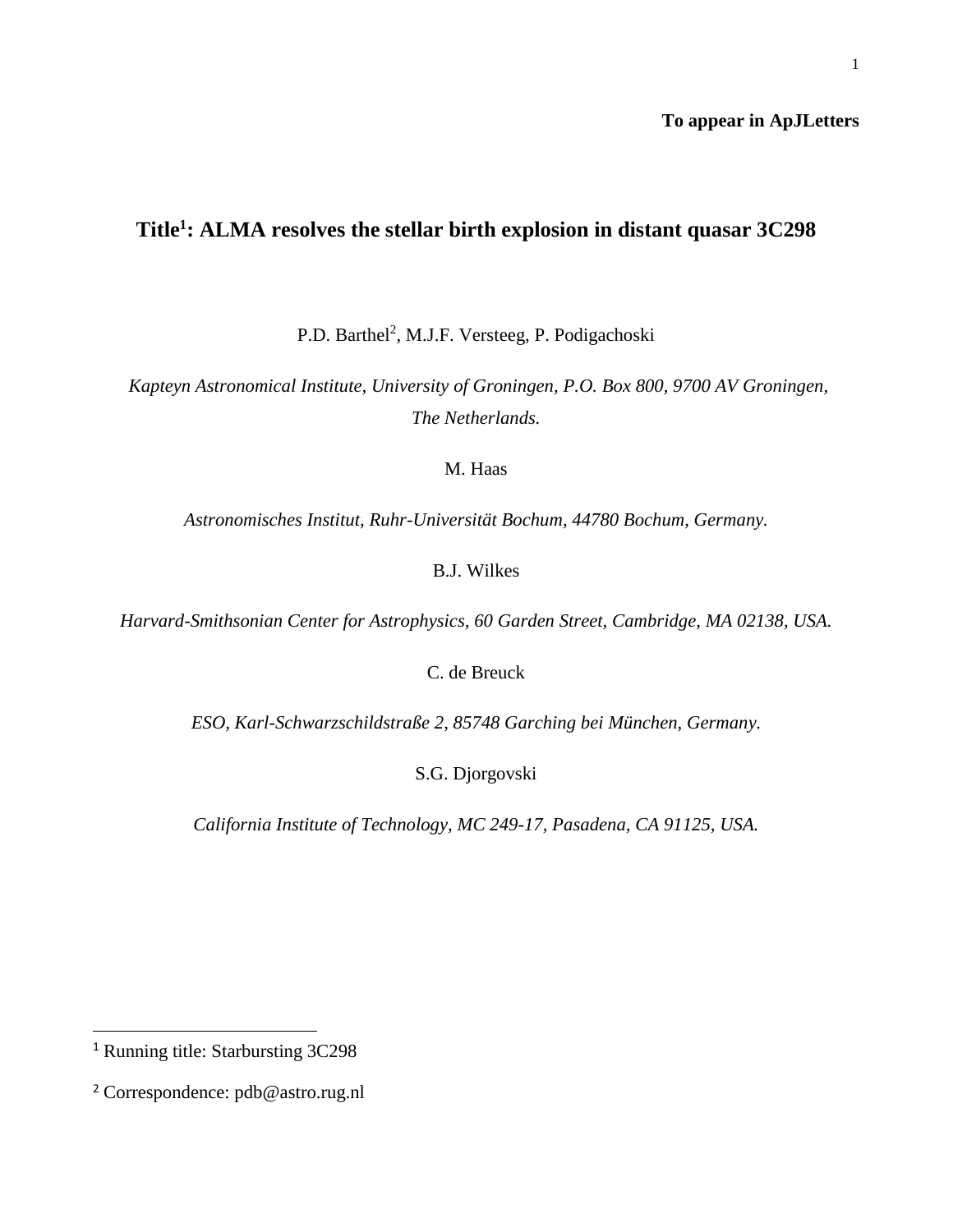# **ABSTRACT**

Galaxies are believed to experience star formation and black hole driven nuclear activity symbiotically. The symbiosis may be more extreme in the distant universe, as far-infrared photometry with the Herschel Space Observatory has found many cases of ultraluminous cool dust emission in *z*>1 radio galaxies and quasars, which could have its origin in the central black hole activity, or in extreme starbursts. We here present strong evidence for an extreme circumnuclear starburst in the *z*=1.439 quasar 3C298. Our unparalleled 0.18 arcsecond resolution ALMA image at rest-frame 410µm wavelength shows that the ~40K dust in its host galaxy resides in an asymmetric circumnuclear structure. The morphology of this structure implies a starburst origin and a symbiotic physical relation with the AGN driven radio source. The symbiosis is likely to be a general property of distant massive galaxies.

*Key words: galaxies: high redshift – galaxies: starburst – quasars: general – quasars: individual (3C298)*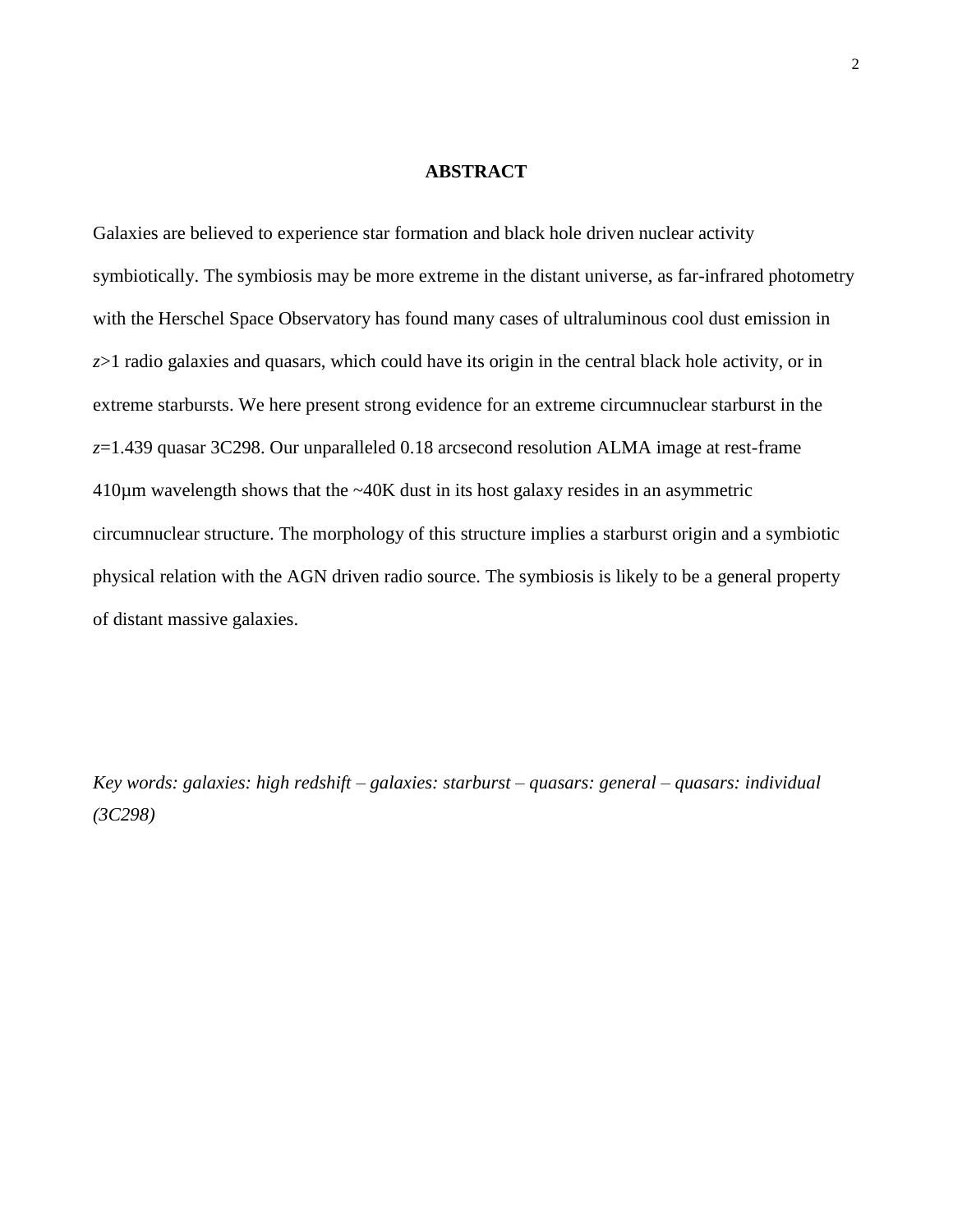#### **1. Introduction**

Given the well-known scaling relations between galaxies and their black holes (e.g., Ferrarese & Merritt 2000, McConnell & Ma 2013), galaxies are believed to experience star formation, i.e., conversion of gas into stars, and central black hole growth, i.e., AGN phenomena, symbiotically (Kormendy & Ho 2013). Indeed, evidence for such symbiosis has been building up: nearby QSOs prefer blue host galaxies (Trump et al. 2013), and several other nearby QSOs were observed by the Hubble Space Telescope to have circumnuclear emission line regions powered by star formation (Young et al. 2014). The symbiosis of black hole and global galaxy growth is even more intriguing because of the possible feedback effects: positive (AGN induced star formation) and/or negative (AGN quenching of star formation). Prime questions concern the physical AGN – star formation interplay: does it occur, where does it occur, and if so, when and how? To answer these questions, it is necessary to zoom in on the star formation in AGN hosts and conduct a spatial and/or kinematical study of the astrophysical interconnections.

We have embarked on an imaging study using the Atacama Large Millimeter/submillimeter Array, ALMA, in the Atacama desert of Northern Chile to zoom in on galaxy growth observed in the hosts of five compact, subgalactic-sized, high redshift 3C radio sources. This project is a follow-up of our Spitzer, Chandra, and Herschel studies addressing obscured AGN and star formation in the ultramassive hosts of *z* >1 3C radio source (Haas et al. 2008, Barthel et al. 2012, Wilkes et al. 2013, Drouart et al. 2014, Podigachoski et al. 2015, 2016) – objects which have been and will continue to be landmarks in the study of active galaxies through cosmic time. Herschel photometry has shown that about one in three of these powerful AGN are radio-loud ULIRGs as inferred from their large cool dust masses, suggesting star formation rates, SFRs, of hundreds to over a thousand  $M<sub>0</sub>/year$ .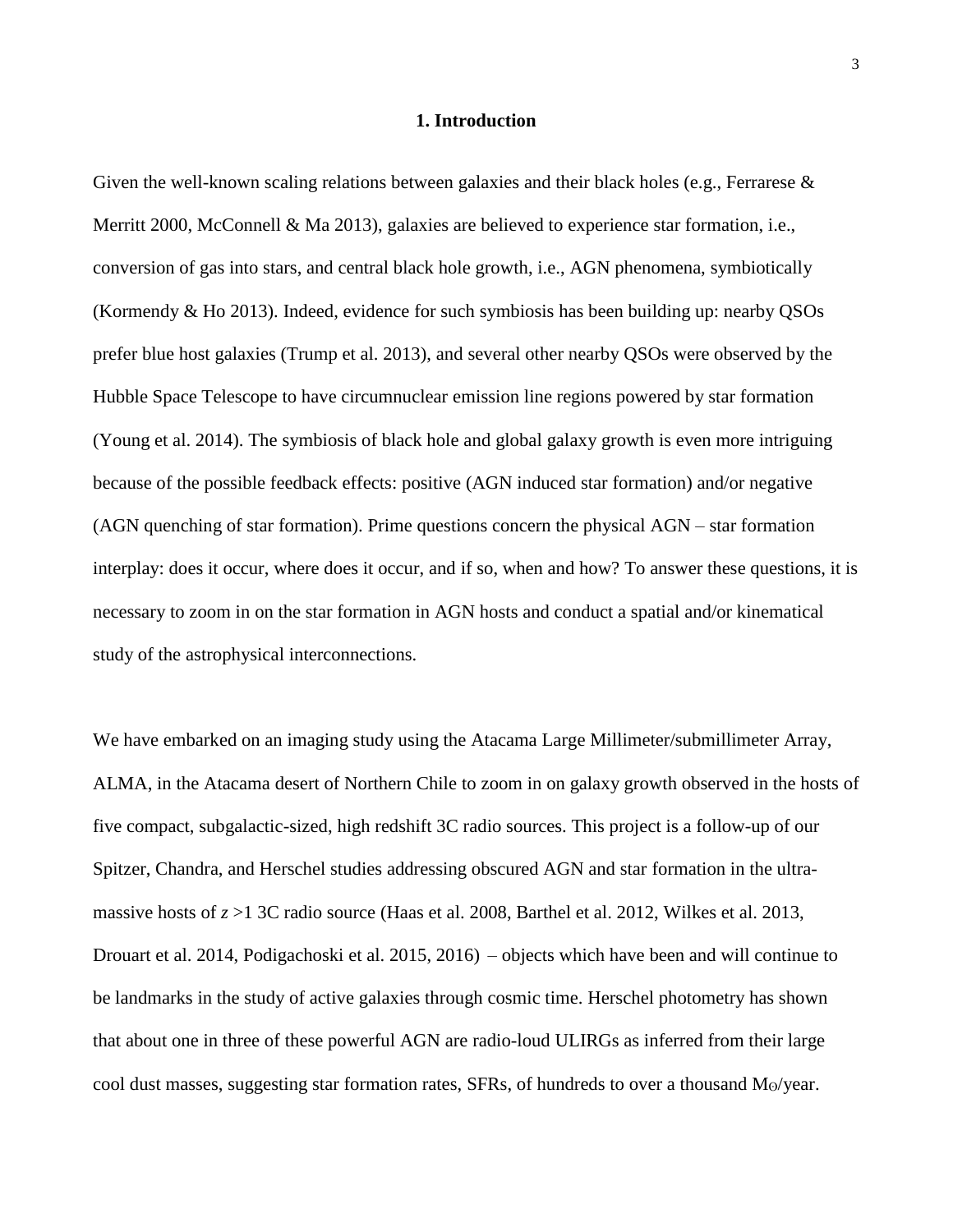Prime questions concern the nature of this cool dust, and its location: widespread in the AGN host galaxy, or localized and maybe somehow connected to the active nucleus? These massive dust reservoirs may be related to the "maximal starbursts" observed in distant, massive, non-active submillimeter galaxies, SMGs, which were found to be smaller than about 0.5arcsec (Tacconi et al. 2006). Our Herschel studies have also established the interesting trend that the cool dust luminosity is a function of the AGN age (Podigachoski et al. 2015), in the sense that old AGN – large double-lobed radio sources – are characterized by less dust emission than young ones with compact, subgalacticsized radio sources. Within the starburst scenario, this would indicate positive feedback during the young AGN phase, negative feedback during its adult phase, or simply fading of the galaxy growth over time.

ALMA enables 0.15arcsec resolution imaging at 1mm wavelength, hence a spatial study of star formation related cool dust at the kpc-scale. This high resolution also permits optimal subtraction of the co-spatial non-thermal (synchrotron) emission from the radio source, using high-resolution radio images. Earlier ALMA imaging, at 0.7arcsec resolution, of mm-bright *z*~6 QSOs indicated the presence of marginally resolved circumnuclear cool dust, extending over 1-2kpc in their hosts (Wang et al. 2013). Compared to that study, our imaging reaches a factor of ~4 higher spatial resolution. This Letter presents the first sample source, 3C298, associated with a *z*=1.439 quasi-stellar object, QSO. This object, B1416+067, is a bright (V=16.79), red QSO with strong (REW 4.5A) associated CIV absorption (Anderson et al. 1987). The radio source 3C298 is a very luminous ( $P_{178MHz} = 1.4 \times$  $10^{28}$  erg/sec) compact asymmetric triple radio source, classified as a Compact Steep-Spectrum (CSS)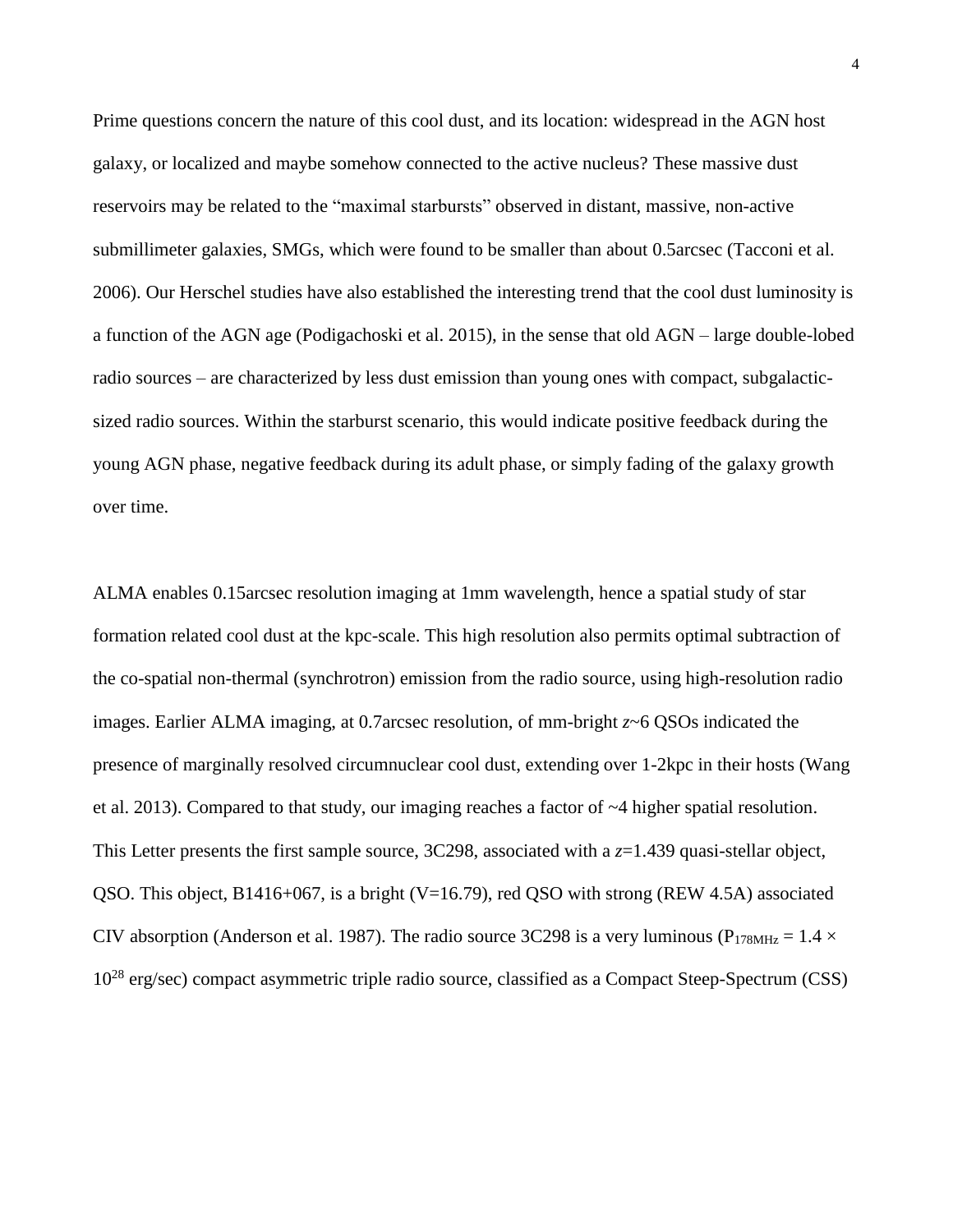source. Its overall angular size is  $\sim$ 1.6arcsec (Pearson et al. 1985), which translates<sup>3</sup> to about 14kpc. High-resolution imaging (0.1arcsec) with MERLIN revealed that the central radio core breaks up into two components (Akujor et al. 1991): a core and jet knot, separated by 0.2arcsec. The radio source has strong spatial radio depolarization inhomogeneity (Mantovani et al. 2013). 3C298 is one of the strongest dust emitters in the 3C catalog, with significant Herschel detections at 250, 350 and 500μm (Podigachoski et al. 2015). The object was detected at 60µm by IRAS (Faint Source catalog), and also hassingle dish mm and submm detections (Willott et al. 2002, Haas et al. 2006). Decomposition of its infrared-mm SED indicates luminous, AGN-heated hot dust and luminous, presumably star formation heated cool dust (Podigachoski et al. 2015). The latter implies a well constrained, but model-dependent SFR of  $940^{+30}$ <sub>-40</sub> M<sub>o</sub>/year.

 $\overline{a}$ 

<sup>&</sup>lt;sup>3</sup> We follow Bennett et al. (2014), using a H<sub>0</sub> = 69.6 km s<sup>-1</sup> Mpc<sup>-1</sup>,  $\Omega_A = 0.714$ , and  $\Omega_M = 0.286$ cosmology, which implies a scale of 8.6 kpc/arcsec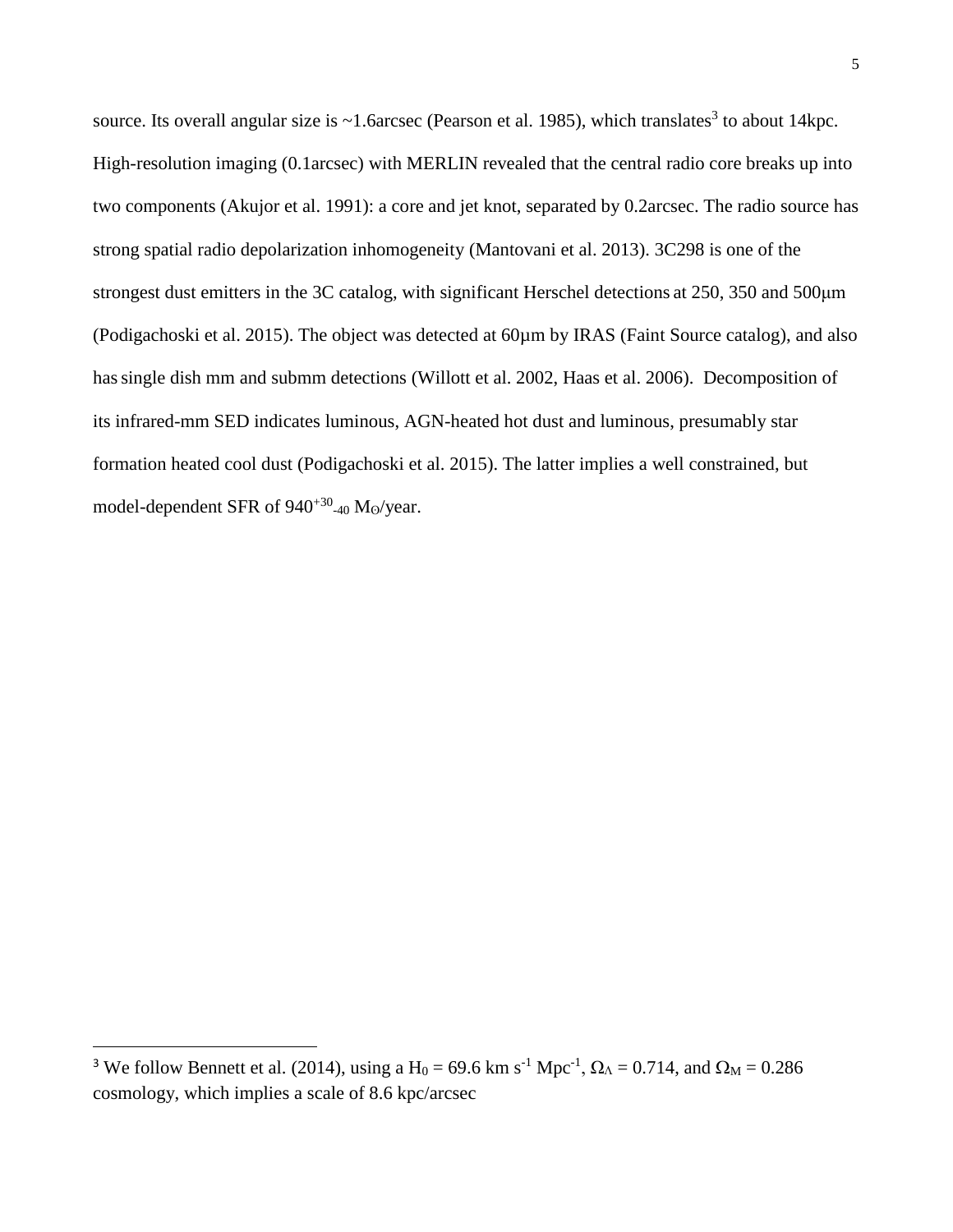### **2. Observations and results**

ALMA band 7 (1 mm) observations of 3C298 took place on August 15, 2016, with baselines of up to 1.6km, the phase calibrator J1410+0203, and an on-source integration time of 15minutes. Standard CASA pipeline calibration was employed at the ALMA European Regional Centre Node in Leiden, The Netherlands. Several steps of CASA imaging were carried out, including phase-only and phase+amplitude self-calibration. The resulting beam is 0.18 x 0.16 arcsec in p.a. -5º, and the final 1mm image, shown in Figure 1a, reaches a 1σ noise level of 37 μJy/beam. 3C298 is an asymmetric, slightly bent triple source, with a bright, marginally resolved, central component of  $18.9\pm0.04$  mJy<sup>4</sup>. We observe mm lobe radiation about 1arcsec to the East, and a Western lobe much closer in, at 0.4arcsec from the nucleus.

 $\overline{a}$ 

<sup>&</sup>lt;sup>4</sup> Quoted 1-sigma errors represent the combination of image and component fitting noise; formally there is another 5% ALMA absolute flux density uncertainty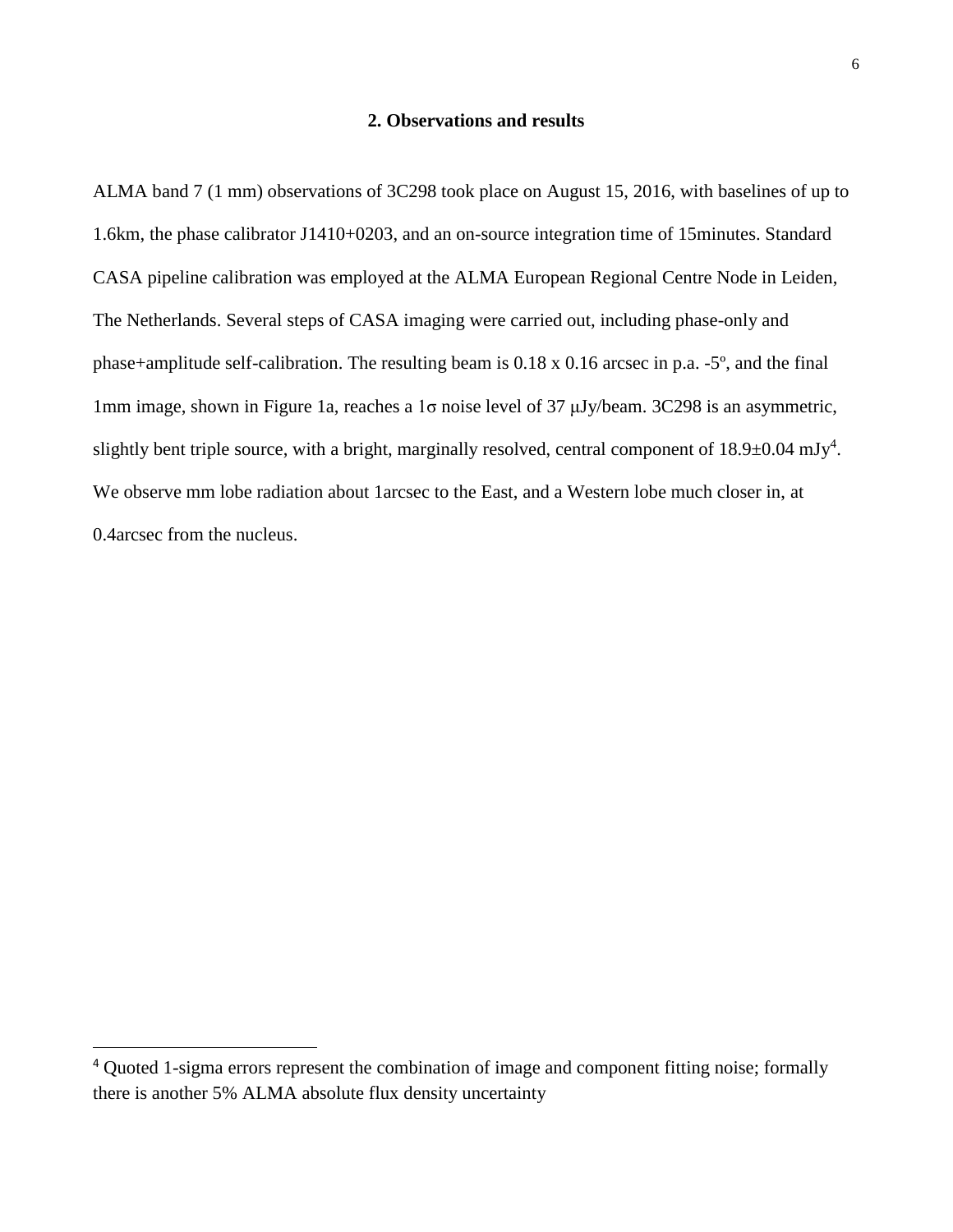

Figures 1a – 1b The ALMA 1mm image of 3C298 and its VLA 2cm image, at identical resolution of 0.18 x 0.16 arcsec in p.a. -5º, top and bottom, resp. The resolving beams are shown in the bottom-left corners; the peak flux densities are 0.0146 and 0.210 Jy/beam, for the 1mm and 2cm image, respectively. The ALMA image 1σ noise is 37 µJy/beam, the VLA image 1σ noise is 0.87 mJy/beam. The +-signs indicate the position of the optical QSO.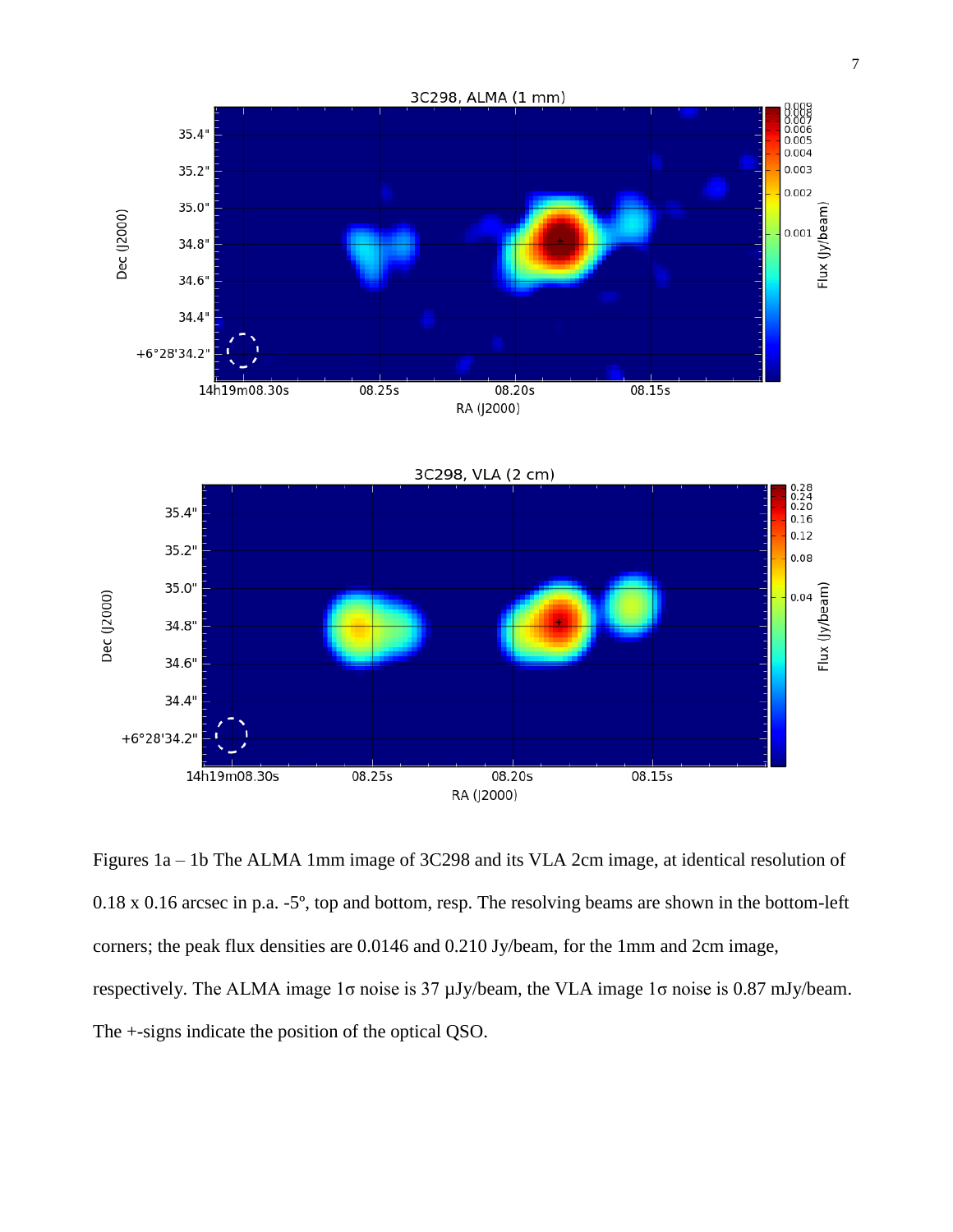As alluded to above, the mm radiation from the nucleus of a radio-loud object consists of two parts: the thermal Rayleigh-Jeans tail of the cool (30-40K) host galaxy dust component and the synchrotron component of its radio source, the strength of which can be extrapolated from the shape of its radio spectrum. There is also a third component in the form of free-free radiation, but its magnitude is insignificant at 410µm rest-frame wavelength (Condon 1992). To establish the strength and morphology of the cool dust thermal emission in the 3C298 host, that is its Rayleigh-Jeans tail at 1mm observed wavelength, we proceeded as follows. We started by analysing VLA Archive data (project BREUGL) at U-band (2cm, 15GHz) of 3C298, taken in October 1983. These observations were carried out in the A-array, yielding an angular resolution of 0.17 x 0.13 arcsec in p.a. -54<sup>o</sup>, i.e., very similar to our ALMA imaging. Standard AIPS routines including a small final convolution were employed to yield the VLA 2cm image as shown in Figure 1b, having a noise of **0.87**mJy/beam and resolution identical to the ALMA 1mm image. Both images, 1a and 1b, were re-gridded to 0.025arcsec pixels. Their peak values (core and hot spots) coincide to within a pixel, indicating that the 1mm image is dominated by synchrotron emission. We applied small, milliarcsecond precision shifts to both images, aligning their unresolved peaks to the optical QSO position (using its Gaia position  $14<sup>h</sup>19<sup>m</sup>08<sup>s</sup>0.1835, +06<sup>o</sup>28<sup>'</sup>34.819'$  (J2000)).

Visual inspection of the 1mm image suggests a slightly extended circumnuclear morphology underlying the central core-jet structure seen on the VLA 2cm image. This underlying structure could be due to thermal emission. We investigated its properties by subtracting the cm image from the mm image. First of all, we clipped the two images at their respective  $3\sigma$  level. Besides accurate alignment, subtraction requires an estimate of the spectral index between the two data sets, accounting for possible spectral index gradients. Considering the outer lobes including the hot spots, we find 2cm to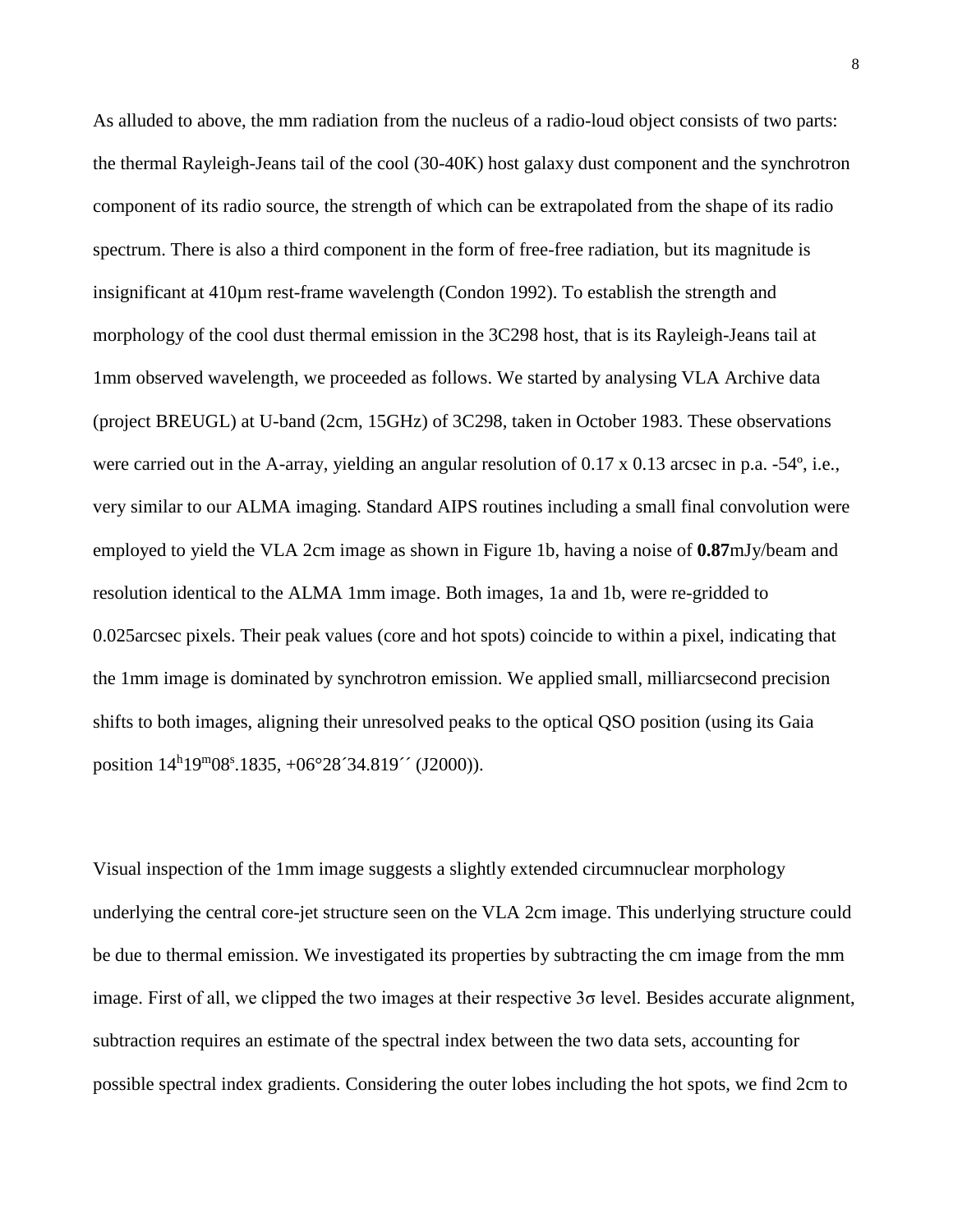1mm spectral indices of -1.6 and -1.5 for their integrated emission, E and W respectively. The central structure is expected to have a flatter spectral index. Ensuring milliarcsec peak alignment, we subtracted the 2cm image from the 1mm image using a range of spectral indices, reasoning as follows.

The ALMA peak is obviously not 100% thermal, as already mentioned. While this is unlikely (cf. Haas et al. 2006), let us suppose it is 0% thermal, or 100% synchrotron. This implies a (pure synchrotron) spectral index  $\alpha_{2cm}^{1mm} = -0.9$  ( $S_v \propto v^{\alpha}$ ). Adopting that scaling factor for the subtraction of the 2cm emission from the 1mm emission yields the image, shown in Figure 2a, having zero central intensity and a marginally resolved clump of strength  $0.70\pm0.07$  mJy with a sharp edge, about 0.1arcsec West of the peak/QSO location. That structure is part of an extended plateau of size ~0.5arcsec (~4.5kpc), with a strong negative jet residual, caused by too much subtracted jet emission. The plateau has a secondary peak at the end of a curved tail-like extension, located south of the end of the synchrotron jet. Choice of a synchrotron spectral index  $\alpha_{2cm}^{1mm} = -1.0$  yields a more luminous  $(3.1\pm0.06 \text{ mJy})$  and larger, more "organic" thermal structure, now with nonzero flux at the QSO position, still part of the extended ~4.5kpc plateau with the tail-like extension. That thermal structure is shown in Figure 2b. The depression East of the peak is due to the subtraction of too much (steeper spectrum) jet emission. Image subtraction with spectral indices steeper than -1.0 yields pronounced residual emission at the QSO position, presumably non-thermal. The fact that the 3C298 2cm core has a steep synchrotron spectrum with spectral index of at least 0.9 indicates unresolved jet emission (indeed observed with VLBI – Fanti et al. 2002), and furthermore that any free-free radiation contribution is negligible.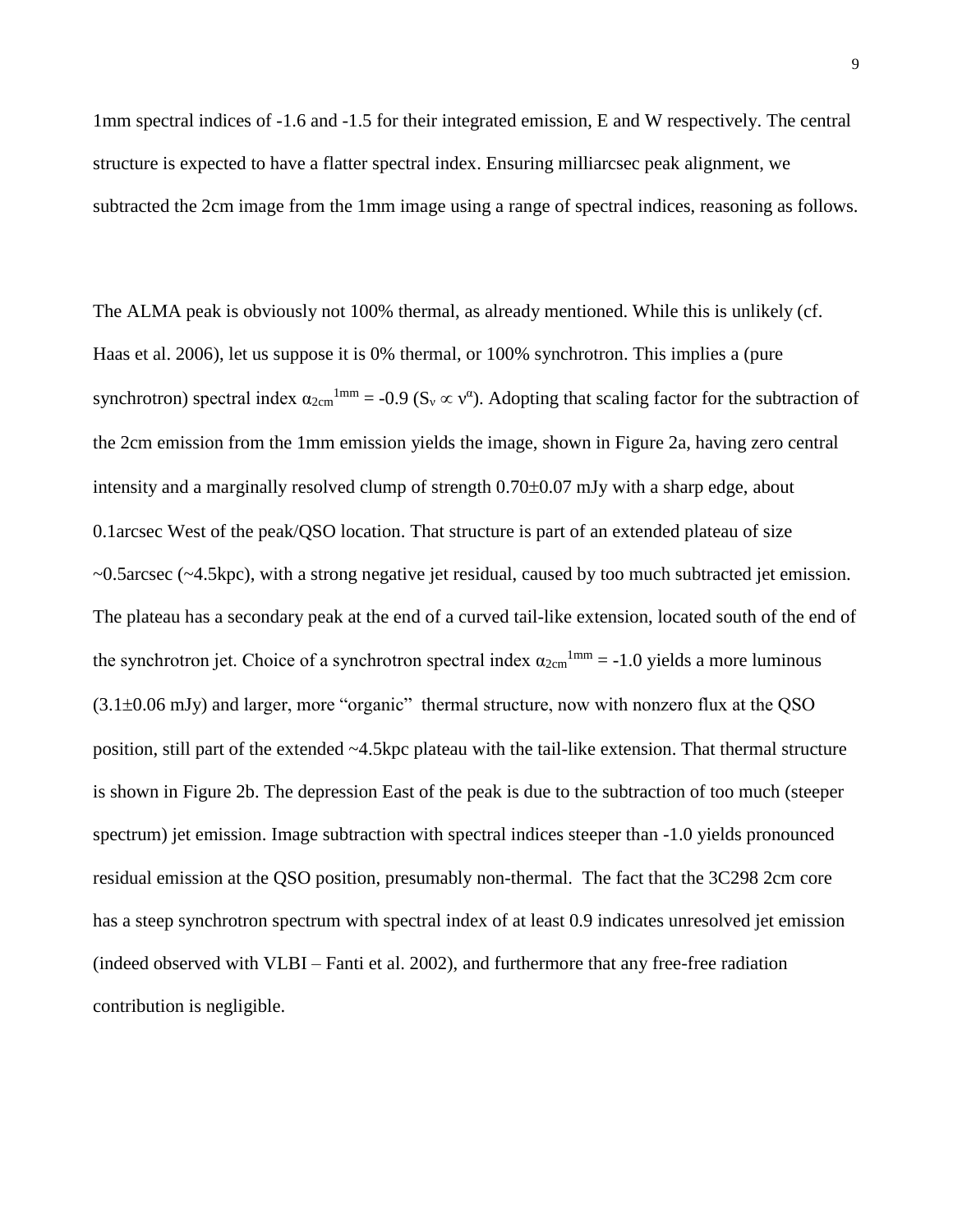

**Figures 2a – 2b.** Two representations of the (1mm minus 2cm) residual structure in 3C298 – see text. The top image, having a noise of 71  $\mu$ Jy/beam, results from adopting a spectral index -0.9. The blue features are strongly negative and result from subtraction of too much synchrotron emission. The bottom image, having a noise of 57  $\mu$ Jy/beam, shows the zoomed-in thermal residual structure, i.e., the circumnuclear cool dust emission in the 3C298 host galaxy, obtained adopting a spectral index - 1.0. The +-signs indicate the position of the non-thermal peak, coinciding with the optical QSO position.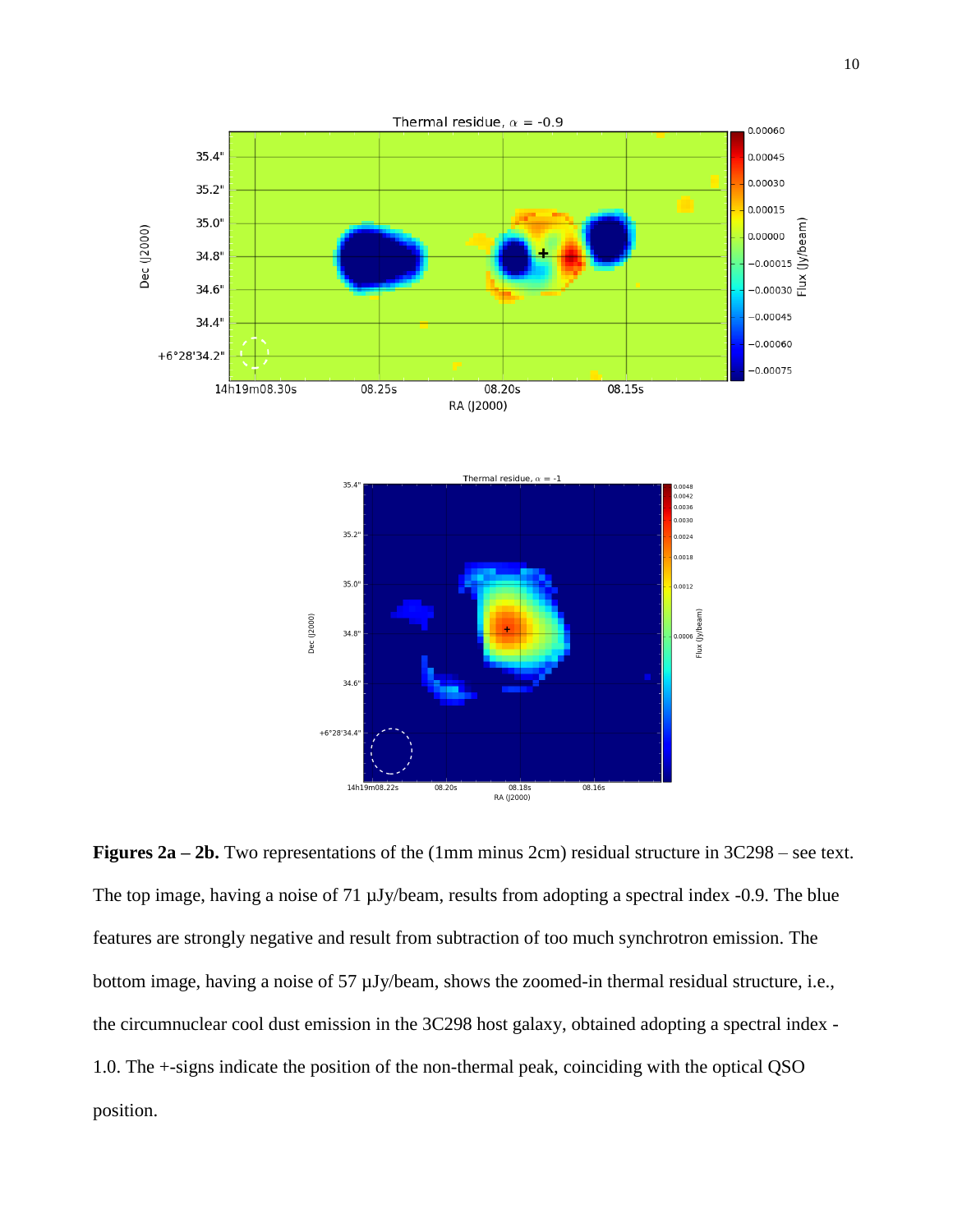Hence, although its precise morphology remains to be determined, 3C298 has asymmetrically extended, circumnuclear thermal 1mm emission, of strength at least 0.7mJy but more likely ~3.0mJy. The latter implies that ~16% of the core 1mm flux density of 18.9mJy resides in the thermal structure, while the remaining  $\sim 84\%$  accounts for  $\sim 15.8$  mJy nuclear (core+jet) synchrotron radiation. Of course there may be additional thermal emission under the jet. Our ALMA measured thermal core contribution is most likely larger than the 2.1mJy earlier estimated using a simple  $T = 50K$  grey body fit to the  $450\mu$ m and  $850\mu$ m flux densities (Haas et al. 2006). This is not unexpected as the actual cool dust temperature appears to be lower: Podigachoski et al. (2015) find 37.9K, implying more thermal radiation at 1mm. In the meantime, our ALMA-determined thermal 1mm flux density does not change the value of the SED-inferred SFR of  $940^{+30}$ <sub>-40</sub> M<sub>o</sub>/year (Podigachoski et al. 2015), which combine the FIR photometry – most importantly the Herschel SPIRE flux densities – with the earlier, less precise mm estimates.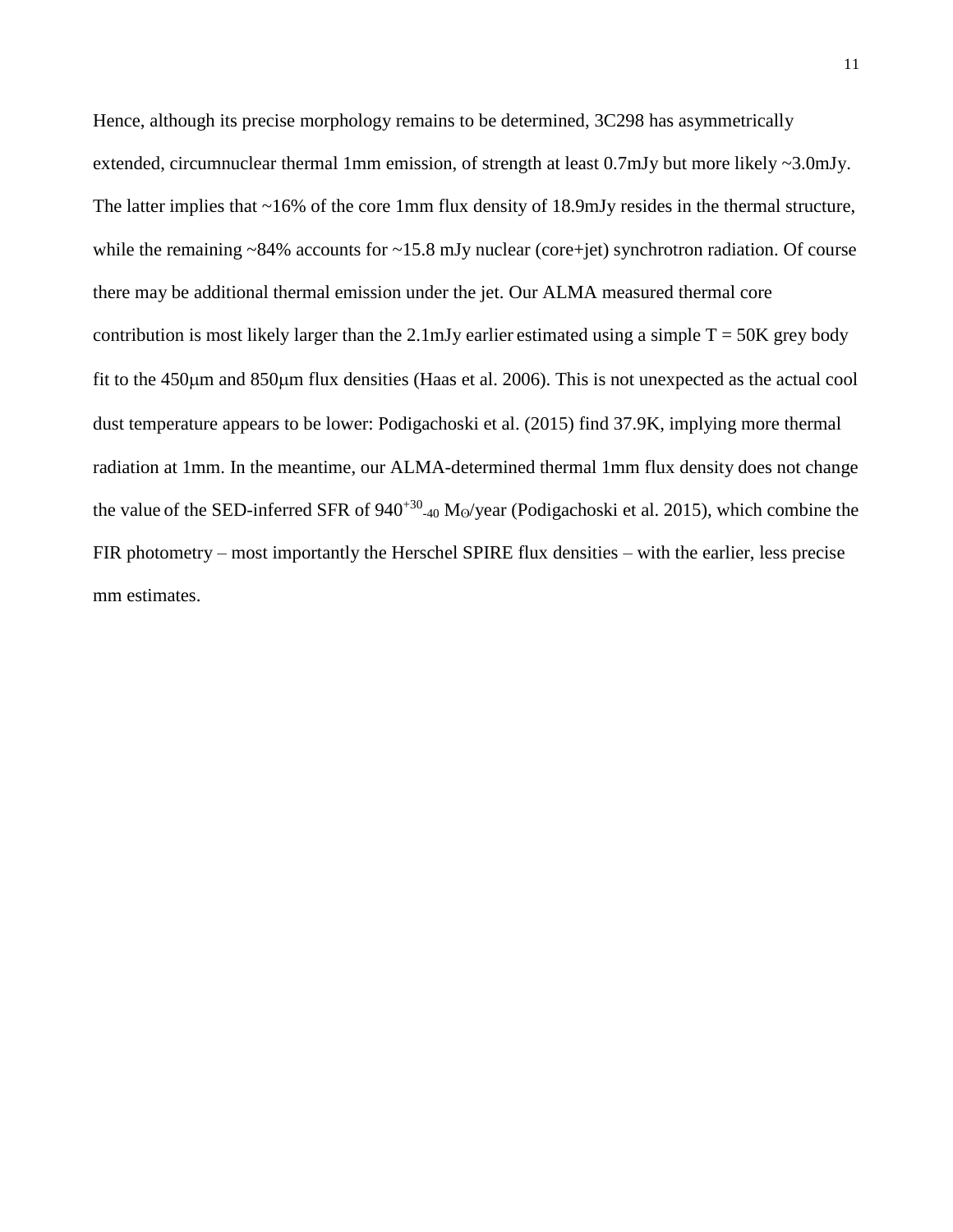### **3. Discussion**

Figure 3 presents the cool dust emission in 3C298 with the contours of the high-resolution VLA 2cm image overlaid. As described above, the images were aligned using the location of the unresolved synchrotron peak. We conclude that the coeval starburst in the 3C298 host galaxy occurs in an extended kpc-sized region and note with interest that these dimensions are similar to those of the circumnuclear star-forming rings observed in nearby low luminosity AGN hosts (Barth et al. 1995, Colina et al. 1997), and the dust structures observed in very distant QSOs (Wang et al. 2013).



**Figure 3:** overlay of the asymmetric cool dust structure in the central regions of the 3C298 host galaxy, and the VLA 2cm image contours of its radio source. The contours are at 3, 6, 24, 72 x 0.87 mJy/beam.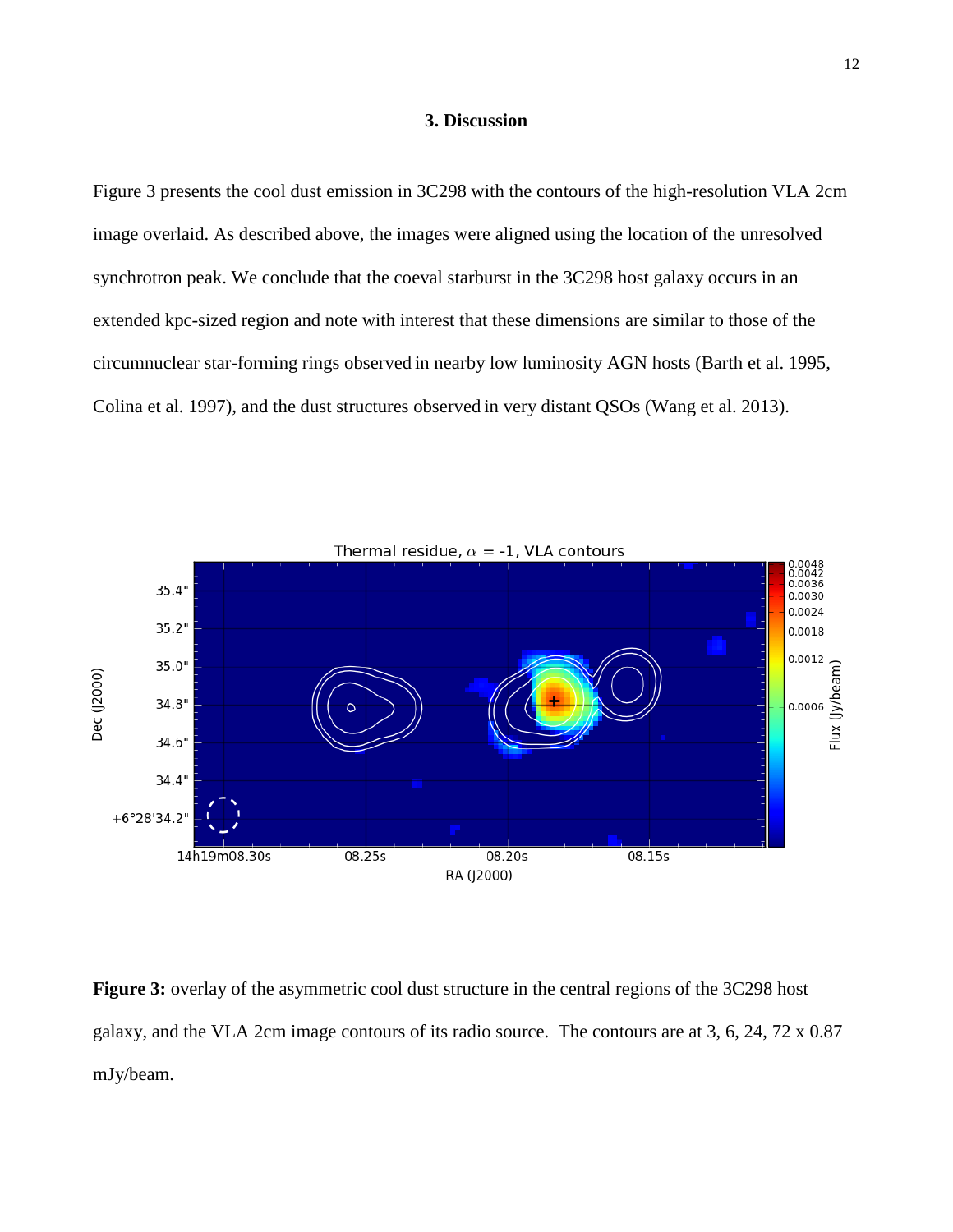Two possible occurrences of radio jet – starburst interaction in 3C298 are noteworthy. Firstly, we observe a clump of cool dust about 0.2arcsec towards the South-East, where a radio knot (visible on the 6cm MERLIN image (Akujor et al. 1991)) marks the deflection of the jet towards pure-East. This feature recalls jet-triggered star formation (Dey et al. 1997) but could also represent an ISM density gradient with associated star formation, causing jet deflection. As seen from Figure 3 (and on the MERLIN 6cm image), the 0.6arcsec triple radio source centred on the 3C298 nucleus is well aligned; its Eastern end, 0.2arcsec East-Southeast from the nucleus, marks the jet deflection location towards the Eastern lobe. Hubble Space Telescope rest-frame ultraviolet and visible observations have shown (Hilbert et al. 2016) that the host galaxy of 3C298 has a disturbed structure towards the E-SE. Secondly, the star formation plateau is asymmetrically extended towards the West. That is also the direction towards the closer lobe, which is, at ~3kpc distance, probably still within the host galaxy. This suggests an ISM density enhancement towards the West resulting in jet induced star formation or simply jet advancement frustration. On the other hand, we cannot rule out projection effects of a symmetric triple radio source, with the quasar radio axis observed at a small angle, its Eastern jet approaching, and its Western side observed at an earlier stage, hence closer to the core due to differential light travel time effects. In fact, Drouart et al. (2012) propose a jet inclination of 31° for the 3C298 radio source. Kinematic data at increased spatial resolution and starburst age dating are required to firmly establish the presence or absence of interaction and physical feedback. While 2Dspectroscopy of the 3C298 host galaxy at near-IR and mm-wavelengths was recently claimed to demonstrate galactic scale feedback driven by the AGN (Vayner et al. 2017), we argue that those observations can equally well be explained within the nuclear starburst (+ wind) scenario advocated here. In fact, the ionized gas winds reported from those observations (Vayner et al. 2017) show no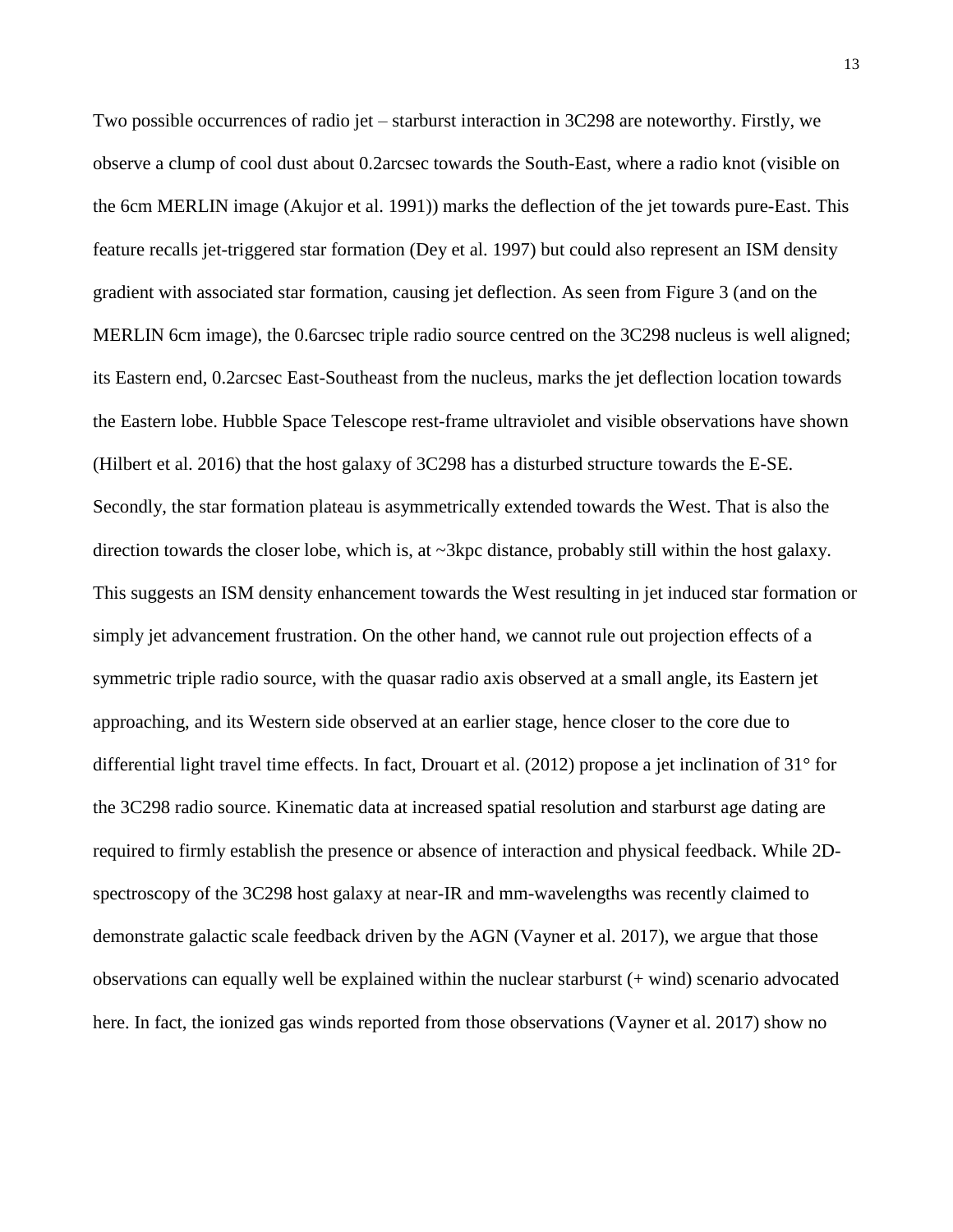clear connection to the radio jets, the reported CO-disk (their Fig. 7) coincides with and has comparable size and asymmetry to the circumnuclear dust structure which we find<sup>5</sup>, and they together support the central starburst hypothesis. We also note that the cool dust emission being attributed to excessive kpc-scale host star formation supports the hypothesis of starburst-driven superwinds being the origin of associated heavy element absorption in QSO optical-uv spectra (Heckman et al. 1990, Barthel et al. 2017), which is a key feature of the present reddened QSO 3C298 (Anderson et al. 1987).

Finally, and most importantly, our identification of the cool dust emission as originating from a starburst gives confidence in that mechanism being the hitherto tacitly assumed (e.g., Drouart et al. 2014, Leipski et al. 2014, Ma & Yan 2015, Podigachoski et al. 2015, 2016, Pitchford et al. 2016, Westhues et al. 2016) source of the long-wavelength far-infrared emission. There is no doubt that early-epoch AGN hosts are very dynamic systems (Dey et al. 1997, Vayner et al. 2017, Nesvadba et al. 2017), and indeed our ALMA imaging has now observed a stellar birth explosion in the circumnuclear regions of the extremely powerful AGN 3C298. Higher resolution ALMA studies must be sought to reveal the morphological details of the starburst, while high resolution imaging with the forthcoming James Webb Space Telescope may reveal the newly formed star clusters.

 $\ddot{\phantom{a}}$ 

<sup>5</sup> ALMA does not observe dust at 16kpc SE, where Vayner et al. (2017) find another CO clump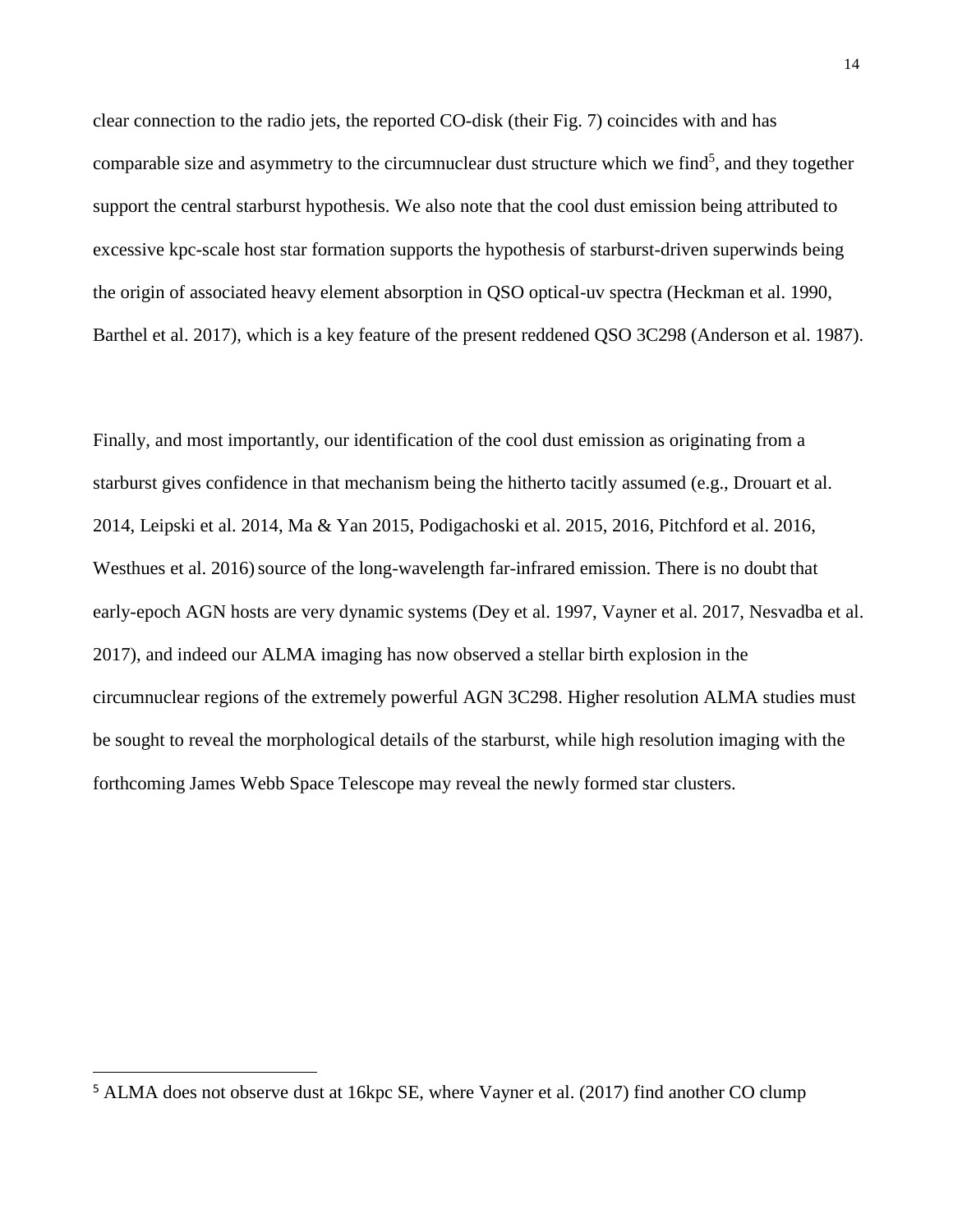## **4. Conclusions**

The suspected – on the basis of its SED – extreme starburst in the host galaxy of quasar 3C298 is indeed observed, and found to occupy its central regions. Its morphology implies a symbiotic physical relation with the AGN driven radio source, the precise nature of which remains to be determined. Our ALMA image proves that attributing the cool thermal emission in the 3C298 SED to starburst heating is correct. Given the frequent incidence of ultraluminous T~40K dust emission in high redshift AGN, the symbiotic occurrence of starbursts and black hole accretion is likely to be widespread.

The assistance of Drs. L. Guzman-Ramirez and Y. Contreras at Allegro, the European ALMA Regional Centre Node in Leiden, and of Groningen BSc D. Bartels is gratefully acknowledged. PDB acknowledges the hospitality of NRAO Socorro, where the manuscript was finalized. BJW acknowledges the support of NASA Contract NAS8-03060 (CXC). SGD was supported in part by the NSF grants AST-1413600 and AST-1518308, and by the Ajax Foundation. We acknowledge careful reading and insightful comments by the referee. This paper makes use of the following ALMA data: ADS/JAO.ALMA#2015.1.00754.S. ALMA is a partnership of ESO (representing its member states), NSF (USA) and NINS (Japan), together with NRC (Canada), NSC and AS/AA (Taiwan), and KASI (Republic of Korea), in cooperation with the Republic of Chile. The Joint ALMA Observatory is operated by ESO, AUI/NRAO and NAOJ.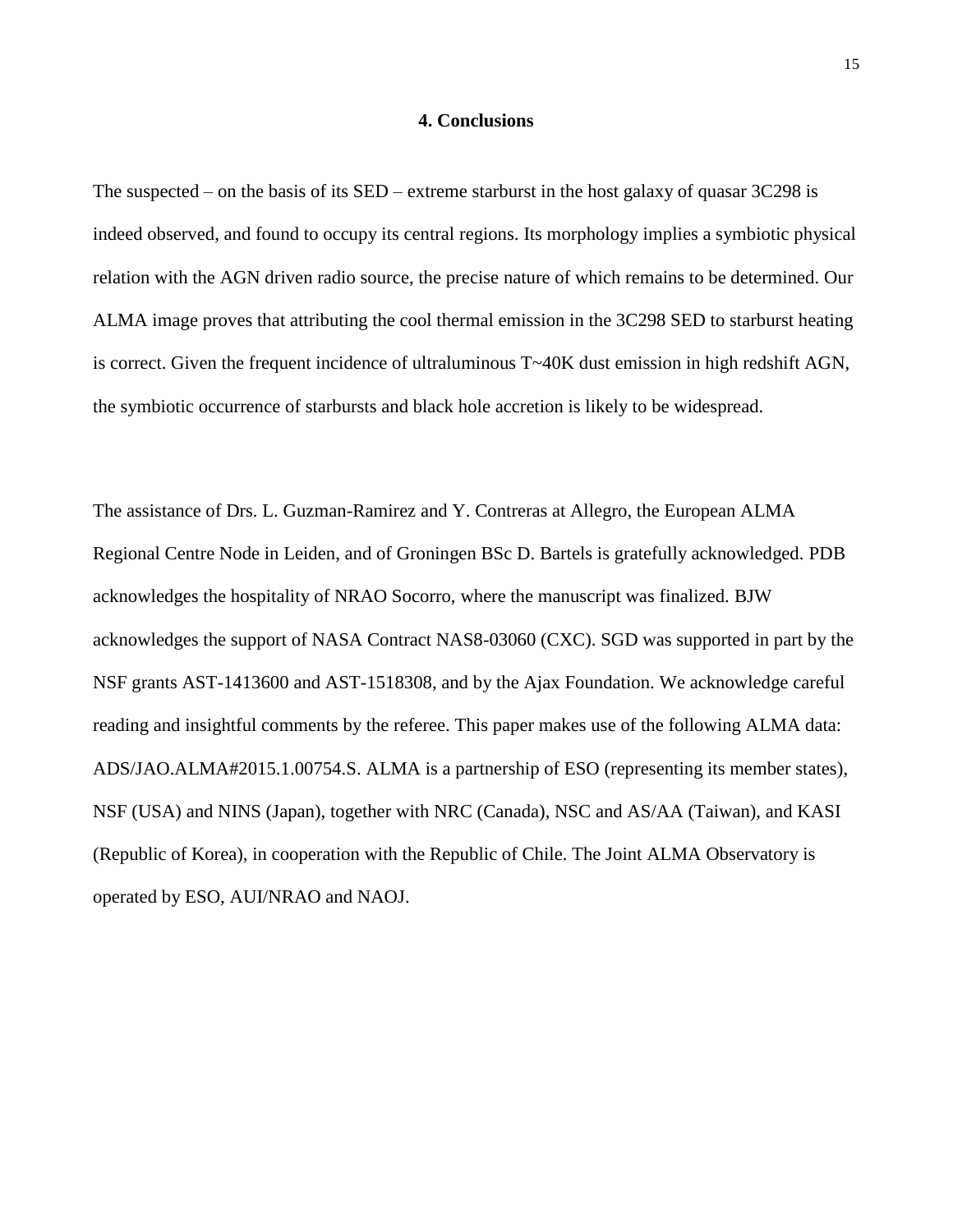#### **References**

- Akujor, C.E., Spencer, R.E., Zhang, F.J., et al. 1991, MNRAS, 250, 215
- Anderson, S.F., Weymann, R.J., Foltz, C.B., Chaffee Jr, F.H. 1987, AJ, 94, 278
- Barth, A.J., Ho, L.C., Filippenko, A.V., Sargent, W.L.W. 1995, AJ, 110, 1009
- Barthel, P., Haas, M., Leipski, C., Wilkes, B. 2012, ApJ, 757, L26
- Barthel, P. Podigachoski, P., Wilkes, B., Haas, M. 2017, ApJ, 843, L16
- Bennett, C.L., Larson, D., Weiland, J.L., Hinshaw, G. 2014, ApJ, 794, 135
- Colina, L., García-Vargas, M.L., González Delgado, R.M., et al. 1997, ApJ, 488, L71
- Condon, J.J. 1992, ARA&A, 30, 575
- Dey, A., Van Breugel, W., Vacca, W.D., Antonucci, R. 1997, ApJ, 490, 698
- Drouart, G., De Breuck, C., Vernet, J., et al. 2012, A&A, 548, A45
- Drouart, G., De Breuck, C., Vernet, J., et al. 2014, A&A, 566, A53
- Fanti, C., Fanti, R, Dallacassa, D., et al. 2002, A&A, 396, 801
- Ferrarese, L., & Merritt, D. 2000, ApJ, 539, L9
- Haas, M., Chini, R., Müller, S.A.H., Bertoldi, F., Albrecht, M. 2006, A&A, 445, 115
- Haas, M., Willner, S.P., Heymann, F., et al. 2008, ApJ, 688, 122
- Heckman, T.M., Armus, L., Miley, G.K. 1990, ApJ, 74, 833
- Hilbert, B., Chiaberge, M., Kotyla, J.P., et al. 2016, ApJS, 225, 12
- Kormendy, J., & Ho, L.C. 2013, ARA&A, 51, 511
- Leipski, C., Meisenheimer, K., Walter, F., et al. 2014, ApJ, 785, 154
- Ma, Z., & Yan, H. 2015, ApJ, 811, 58
- Mantovani, F., Rossetti, A., Junor, W., Saikia, D.J., Salter, C.J. 2013, A&A, 555, A4
- McConnell, N.J., & Ma, C.-P. 2013, ApJ, 764, 184
- Nesvadba, N.P.H., Drouart, G., De Breuck, C., et al. 2017, A&A, 600, A121